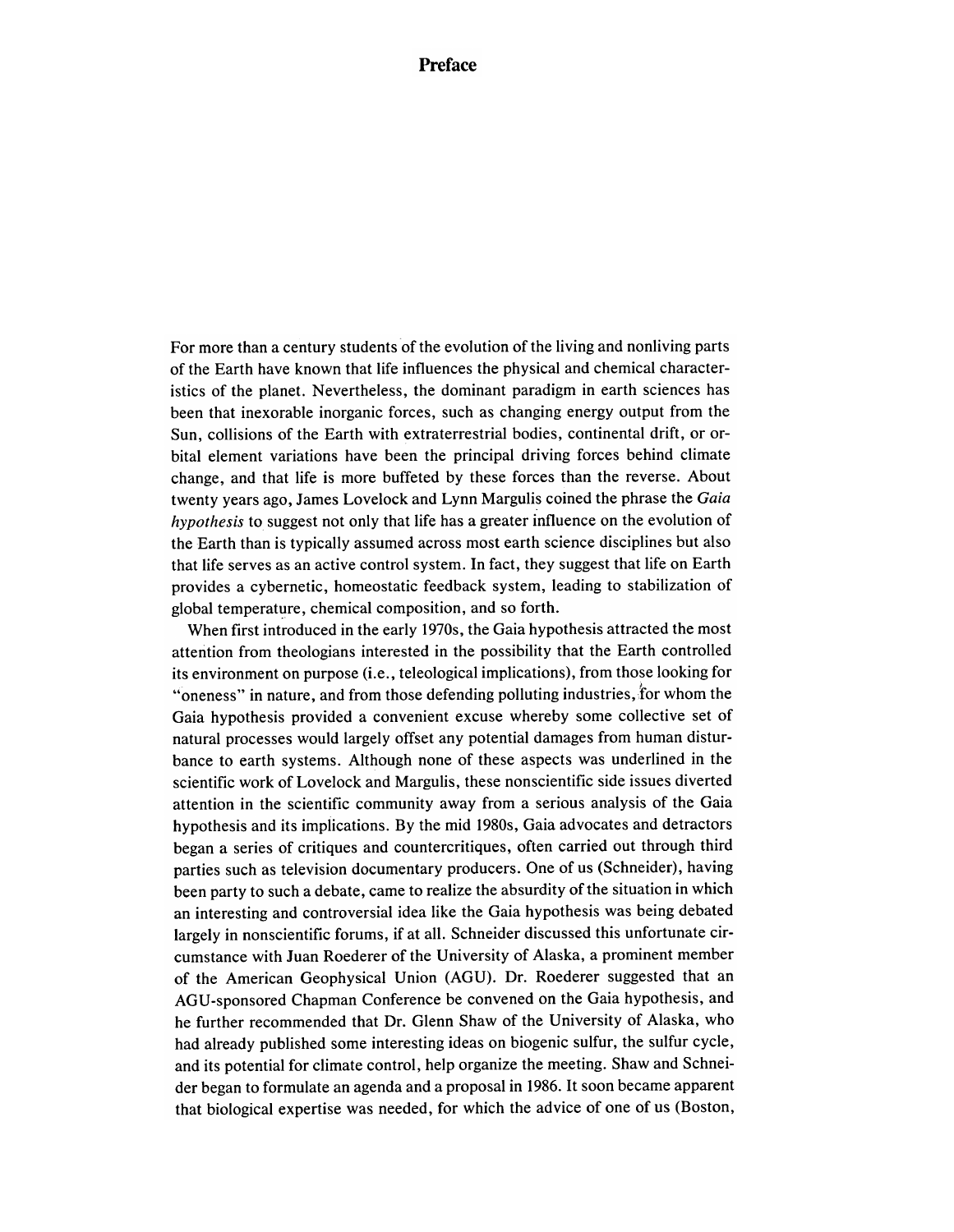a microbial ecologist) was sought. It became clear in a matter of weeks that Boston's contribution to the planning process was fundamental, and thus she joined Shaw and Schneider as coconveners of the meeting.

The proposal to the AGU for a Chapman Conference was not accepted without scientific detractors. It was deemed controversial, and several objections were raised to it both within the AGU council and by outside scientists. It is to the credit of that council that despite some of these criticisms, many of them based on the early perceptions of the Gaia hypothesis as nonscience, the council approved holding a Chapman Conference on the subject, provided outside funding was obtained. We gratefully acknowledge the efforts of Hassan Virji, of the Climate Dynamics section of the Atmospheric Science Division of the National Science Foundation, not only for his section's contribution to the Chapman Conference but also for serving as the organizer at the National Science Foundation (NSF) for obtaining funds from other sections of NSF. That principal grant made the meeting possible. However, widespread interest across a dozen disciplines of science and philosophy was represented at the meeting, and this broad interest led to a full week's agenda, which created another financial burden. Since the coconveners were anxious to have state-of-the-art reviews of the many disciplines relevant to the study of the biological, chemical, geological, and climatic aspects of Earth's evolution, as well as to have many graduate students attend a meeting that would treat so many diverse subjects in depth, it was important to bring a substantial number of students and others without travel funds to the meeting. Our financial crisis was resolved at the eleventh hour by the generous intercession of Dr. Charles Zracket from the MITRE Corporation, whose timely grant allowed us to fund, at least partially, all the graduate students and invited overview paper authors who were able to attend. Finally, producing typescripts of verbal transcripts also required grant assistance, for which we gratefully acknowledge Dr. Shelby Tilford of the Office of Space Science and Applications, Earth Science and Applications Division of the National Aeronautics and Space Administration, whose support made it possible for this volume to be produced.

The meeting itself, held in March 1988 in San Diego, was an illustrious event. Review papers were presented on the Gaia hypothesis, on a Darwinian critique of the Gaia hypothesis, on various physical, chemical, and biological processes that are organic or inorganically driven , on models of stable and unstable systems , on carbon-oxygen-nitrogen-sulfur cycles, on soil processes, mineral weathering, fire effects, Earth-asteroid or comet collisions, epistemology (i.e., a session on the philosophy of science), and a political perspective from Congressman George Brown.

Such a diversity of papers, such a multiplicity of topics, jargon, styles, and scientific approaches produced a meeting that taxed the interdisciplinary skills of all participants. Some talks were differential equation-ladened, whereas others assumed a knowledge of nineteenth-century evolutionary theory or twentiethcentury philosophy of science . Panel discussion sections at the end of each of these sections helped clarify unclear issues or allowed focus on basic concepts .

This volume also suffers, admittedly, from the inclusion of heterogeneous pa-